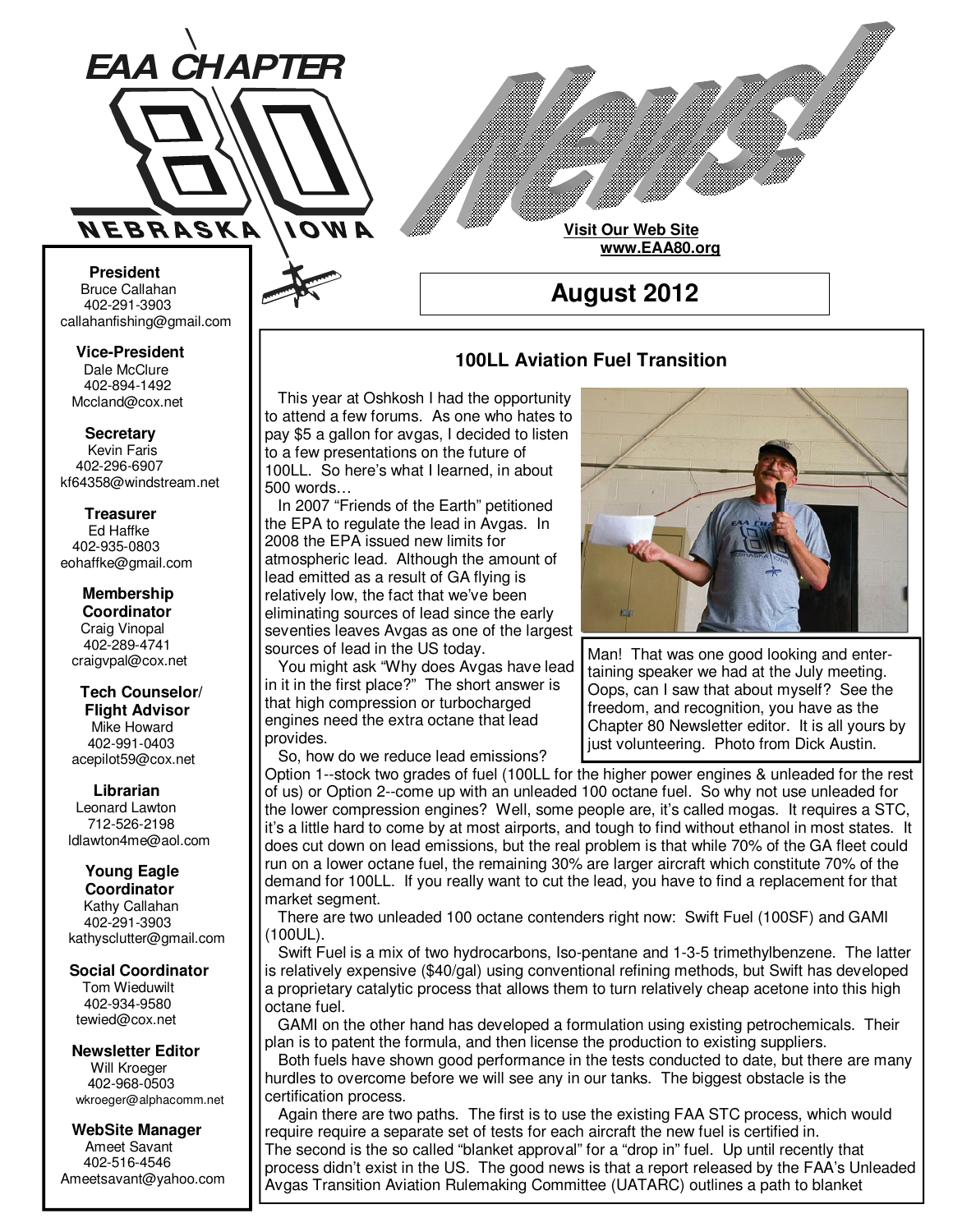certification. The bad news however, is that unlike the lightning fast European approval of 94UL (designed for low compression engines), the FAA process will take at least 11 years, as outlined, assuming it's funded.

 So what's next? Swift and GAMI are slugging their way through testing and certification. Continental is developing engines that will run on lower octane fuels or utilize diesel technology. Lycoming is taking a "wait and see" approach. The FAA is looking for funding…and I think I'm going flying while I can still afford it. Paige Hoffart

Thanks to Paige for answering the call for article inputs to the newsletter. Any takers for next month, which will really be my last newsletter. Will

## $\mathcal A$ ugust Meeting Time & Location

This month's meeting is Monday August 13th at 7PM at Hangar One at Millard airport in Omaha. The airport is still located on South 132nd Street between Q and Harrison. See ya there.

# August Program.

Our very own Don Meyer will be talking about what he learned at AirVenture this year. Maybe those who went could also share some stories before and after the meeting with those of us who could not attend. I know I would appreciate any stories since my experience was limited to driving a 26 foot truck full of my household goods by while wishing I was there. My wife made me put on those blinders you see on horses so I wouldn't accidently turn in.

| <b>EVENTS:</b>    | $(B)$ - Breakfast / $(L)$ - Lunch                 |                |
|-------------------|---------------------------------------------------|----------------|
| 1st Sat           | Chapter 1055 (B) (0800-1000)                      | York, NE       |
| 3rd Sat           | Chapter 569 (B) (0800-1000)                       | Crete, NE      |
| Aug 19th          | Fly-in (B) (0700-1230)                            | Hartington, NE |
| Aug 26th          | Fly-in (B) (0800-1200)                            | Vermillion, SD |
| Aug 26th          | Fly-in (B) (7-12)                                 | Iowa City, IA  |
| Aug 26th          | 20th Wings fly-in                                 | Greenfield, IA |
| Aug 25-26 Airshow |                                                   | Offutt AFB, NE |
| Aug 26th          | Fly-in (B) (0730-1100)                            | Fremont, NE    |
| Sept 1st          | CAF labor day fly-in (B)(8-11) Council Bluffs, IA |                |
|                   | Sept 2-3 Taylorcraft Fly-in                       | Osceola, IA    |
| Sept 15th         | Fly lowa 2012 (0700-1800)                         | Atlantic, IA   |
|                   | Go to http://flyiowa.org for more info            |                |
|                   | Set 21-23 Air Festival Fly-in                     | Great Bend, KS |
|                   | Sept 21-22 Southeast Iowa Air Show                | Burlington, IA |
| Oct 6th           | Classic & Antique Fly-in (L)                      | Syracuse, KS   |
|                   | Oct 11-3th L-Bird Fly-in & convention             | Keokuk, IA     |
| Oct 13th          |                                                   |                |
|                   |                                                   |                |

## **Young Eagles - we have one planned for this weekend August 11th at Millard. Let Kathy know if you can help.**

## **EAA's Grassroots Pilot Tour is coming!**

 We are planning to host Jeff Skiles, EAA Vice President, Chapters and Youth Education for our October meeting. He is part of the Grass Roots Pilot Tour which has EAA leadership team members fanning throughout the country meeting the members of EAA along with aviation enthusiasts. He will be talking about current aviation issues and what EAA is doing to grow participation in aviation and inspire the next generation of aviators.

The October meeting will most likely be on Wednesday the 10th. Watch the newsletter and your emails for updates.

## **Pilot's Bill of Rights**

Congress passed and the President signed on August 3rd, the Pilot's Bill of Rights. What does this mean - well they say that the FAA should not find us guilty before we are proven innocent. Go to http://www.govtrack.us/congress/bills/112/s3268/text to see what the bill covers. My only question is, what does "in a timely manner" mean? This refers to when the FAA has to present to you the charges against you and the information they used to charge you. It an interesting read, but I am not a lawyer so I might be misinterpreting it.

## **Congratulations to**:

Duayne Muhle, Columbus, NE for winning the "Paul Poberezny Founder's Award for Best Classic Homebuilt" for his 1986 Norton Robert Christen Eagle II, N32RN.

#### And

B. Kurt Muhle, Columbus, NE for winning the "Judges' Choice: Yak-52/CJ-6" with his nachang CJ6A, N2183X.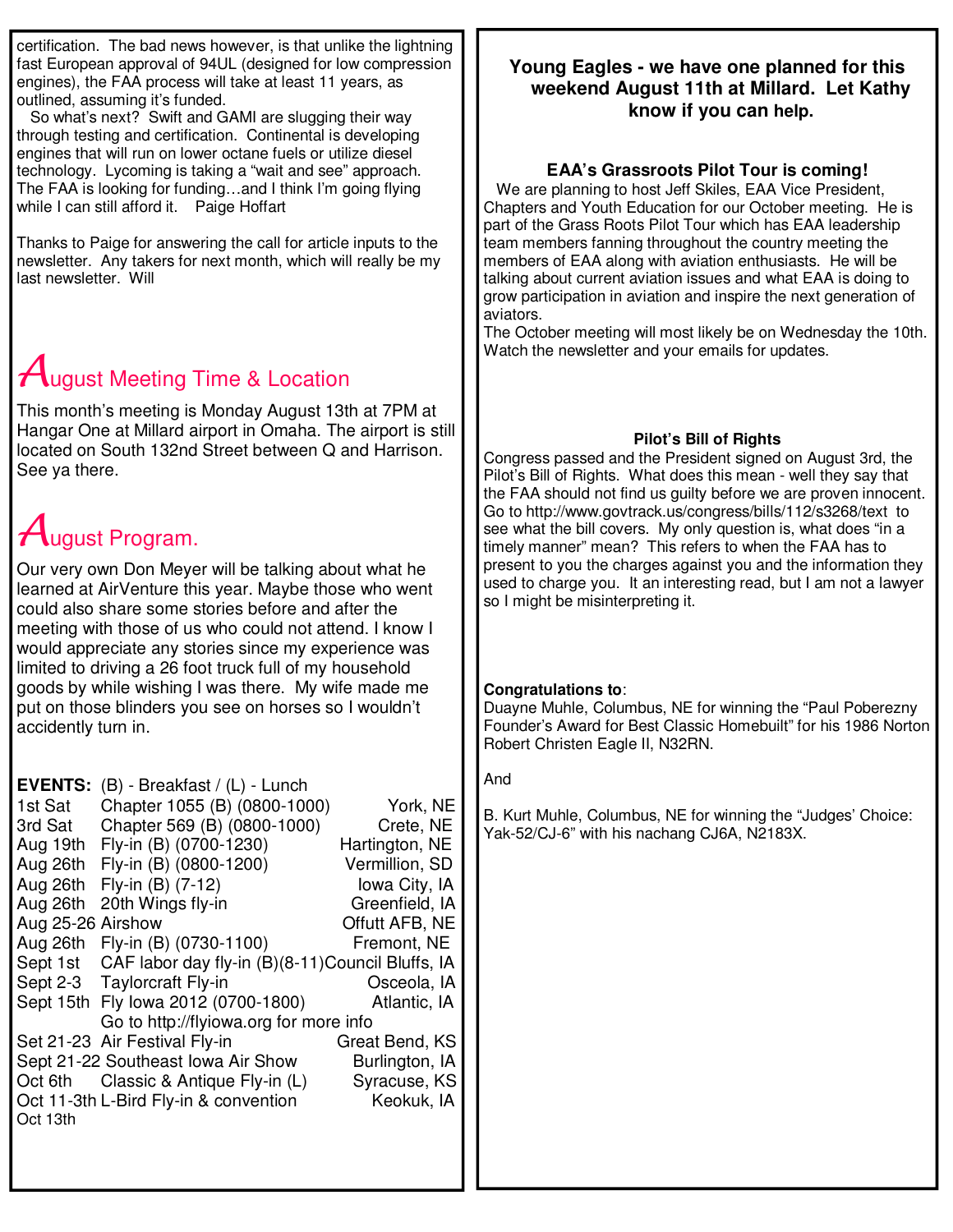#### **EAA Chapter 80 Official Minutes July 9, 2012**

The Chapter 80 EAA meeting was held at the Millard airport in the facilities of Hangar One. The meeting was called to order by President Bruce Callahan at 7:02 PM.

The minutes of the April meeting were accepted.

**Treasurers Report:** We have added about \$599 to the treasury and had expenses of \$370. The chapter net worth is \$9,394.00

**Old Business:** None.

**New Business:** Member Tom Wieduwilt stated that we are in serious need of a newsletter editor and a website editor. T.W. also stated that he has the Chapter 80 jacks in his hangar and they will need a new home soon. Newsletter Editor Will Kroeger stated that the June newsletter was his last. He is retiring and moving to Michigan soon.

**Young Eagles:** Young Eagles Coordinator Kathy Callahan handed out Young Eagles pocket-sized schedule cards. Kathy reported they will be out of town and Dale McClure could use some help with Young Eagles at MLE on July 14. The events after that are MLE on August 11 and Plattsmouth on Sunday, September 9 as part of the Harvest Festival.

**Tech Counselor:** Mike Howard stated there is nothing new.

**Membership Coordinator:** Nothing new.

**Social:** There will be a potluck dinner at PMV after the Young Eagles event.

**Fly-out:** None.

#### **Builders Reports:**

Brad Safford reported the pair of 601's they are working on are undergoing engine assembly and avionics decisions.

Ken Bahr reports he has the ribs and other small parts completed on his Sonex project.

David Strabbing reports he would like to sell his RV-6 kit. The wings have been partially constructed.

**Raffle:** The raffle was \$ 25.00 and was won by Jan Daniels. Jan donated her half back to the club. **Website:** www.eaa80.org

**Program:** The program for the night was Will Kroegar. Will talked of "Memories of Oshkosh" which he published in many of the 128 newsletters he has published for Chapter 80. Will takes his place in the line of former newsletter publishers which includes Dean Cox, Bob Streeba, and Pat Houlihan. Will also told stories of his flying including a few "travel stories" in the B-52's he flew. "Thanks Will for a job well done" kf The meeting adjourned at 8:00 PM.

#### Kevin Faris, Secretary

#### **Possible Cessna 195 Partnership Opportunity!**

Have you always dreamed of owning a timeless radial engine, tail wheel, 5 seat aircraft? Me too! I am considering starting a 3 or 4 person partnership in a Cessna 195 that would be based in Plattsmouth, NE (KPMV). The candidate aircraft would be a well maintained and fully IFR capable 195B. The up front cost would be approximately \$25/k per member, \$150/mo/ea fixed cost and \$150/hr wet variable cost. Members would need airplane single engine land, high performance and tail wheel endorsement with 200+ hours total and 40+ hours of tail wheel time (pending insurance approval). If interested, contact Brian Peterson brian@epetersons.com 402-960-0011

#### **\*\*\*J3 CUB for sale\*\*\***

An Oklahoma 1946 J 3 Cub. It was built on August 7, 1946 and was the 7th one off the line in Oklahoma city, Oklahoma. The rebuild project is 98% complete airplane with many spare parts. It comes with an A65 continental engine (minus the cylinders) and a lot of spare parts. Asking \$15,000. Want the Cub to go to a good home - someone that loves cubs and doesn't intend to build it for resale. **For more info contact Jan Daniels at:** Home: 402-493-0789 Cell: 402-670-2375 **Or her son Deny at: Pittsspecial1972@yahoo.com CELL: 386-847-4037 (leave a message)** 

#### **Cessna 150 for sale.**

Call Ron Wood if you need a plane to fly or are looking for a less expensive way to fly. He is selling his Cessna 150 for \$14,500. Contact him at 402-333-7160 or rwood90641@aol.com.

Hello My Pegazair-100 STOL project is up for sale. I don't have the time to complete it. Most of the parts have been built and a lot of them have been cut-out using a water jet. I have a Franklin 4A-235-B31 engine I was going to use. It has only 10 total time and was used on an airboat when I bought it. It has 125HP and has the same engine mount set-up as the Cont. 0-200. I am a member of chpt. 868 in Kansas, and I live in Tonganoxie, Kansas. If anyone in your chpts. is interested in this project you can e/mail me (berleon1@yahoo.com) or call me on my cell phone -- 913-486-7614 for more info. My cell has an answering service for a message and I will get back to any as soon as possible. Thanks Leon Bell